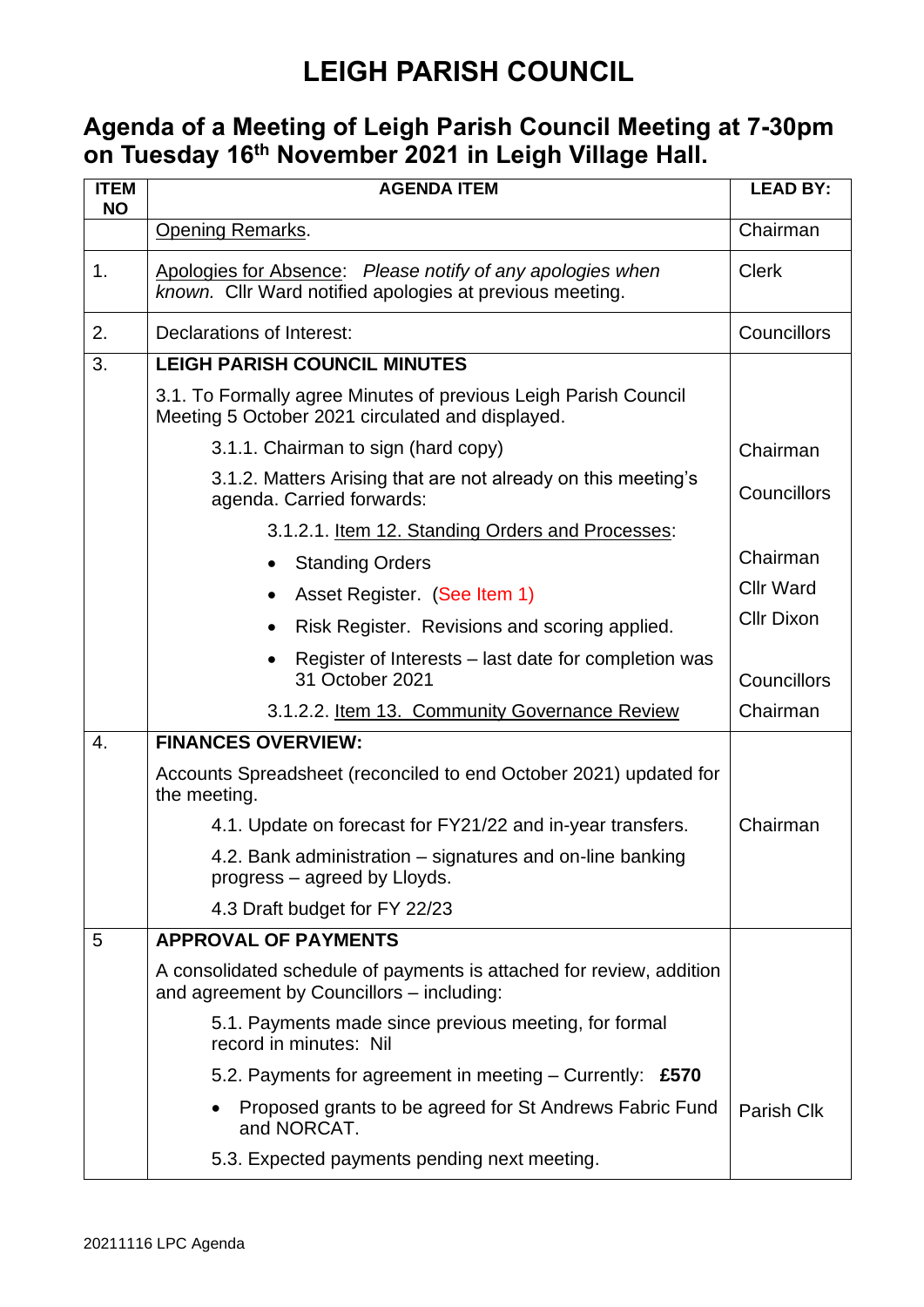# **LEIGH PARISH COUNCIL**

| <b>ITEM</b><br><b>NO</b> | <b>AGENDA ITEM</b>                                                                                                                                                                                                                                                                         | <b>LEAD BY:</b>                 |
|--------------------------|--------------------------------------------------------------------------------------------------------------------------------------------------------------------------------------------------------------------------------------------------------------------------------------------|---------------------------------|
|                          | 10 Dec 2021 DD Loan (village green). £1231.47 NFA<br>$\bullet$                                                                                                                                                                                                                             |                                 |
|                          | If not received by meeting Community Heart Start line<br>rental - £65 + -                                                                                                                                                                                                                  |                                 |
| 6.                       | PLAYPARK UPDATE.<br>Update                                                                                                                                                                                                                                                                 | <b>Cllr Scutt</b>               |
| 7.                       | <b>VILLAGE GREEN UPDATE.</b><br>Update.                                                                                                                                                                                                                                                    | <b>Cllr Ward</b>                |
|                          | 7.1. Adoption of the policy statement for Leigh Village Green (as<br>detailed below).                                                                                                                                                                                                      | Chairman                        |
| 8.                       | <b>CLIMATE CHANGE INITIATIVE. Update</b>                                                                                                                                                                                                                                                   |                                 |
|                          | 8.1. Lottery Grant Submission. (Deadline 18 Nov '21)                                                                                                                                                                                                                                       | <b>Cllr C Dixon</b>             |
| 9.                       | <b>FLOODING.</b> Recent flooding occurrences. Consideration of further<br>steps to reduce risk of future incidents.                                                                                                                                                                        | Chairman                        |
| 10                       | <b>PLANNING</b>                                                                                                                                                                                                                                                                            |                                 |
|                          | To consider Parish Planning Matters. Updates since previous<br>meeting.                                                                                                                                                                                                                    |                                 |
|                          | P/FUL/2021/03243 Proposal: Reconfigure dwellings. Location:<br>Carpenters Arms, Chetnole Road, Leigh, DT9 6HJ; Deadline 11<br>Nov 21 - Nil response received or offered to Dorset Council<br>Planning                                                                                      |                                 |
|                          | P/FUL/2021/03243 Proposal: Convert 2 No. dwellings into 1no. one<br>bedroom dwelling, 3no. one-bedroom flats and 1no. two bedroom<br>flat and carry out alterations to create parking and garden areas.<br>Location: Carpenters Arms, Chetnole Road, Leigh, DT9 6HJ;<br>Deadline 11 Nov 21 |                                 |
|                          | Further applications as occurring                                                                                                                                                                                                                                                          | <b>Parish Clerk</b>             |
| 11.                      | <b>HIGHWAYS</b>                                                                                                                                                                                                                                                                            |                                 |
|                          | 11.1 Speed limits                                                                                                                                                                                                                                                                          |                                 |
|                          | 11.1.1. Extension of 40mph limit to beyond Three Gates –<br>results of traffic survey.                                                                                                                                                                                                     | Chairman<br><b>Cllr C Dixon</b> |
|                          | 11.1.2. Road markings and speed calming and Community<br>Speed Watch updates.                                                                                                                                                                                                              | Cllr C Dixon                    |
|                          | 11.2. Finger Post Project - Update.                                                                                                                                                                                                                                                        |                                 |
| 12.                      | <b>APPLICATION FOR A DEFINITIVE MAP MODIFICATION -</b><br><b>BOUND LANE.</b> To change T638, Bound Lane, between Leigh and<br>Chetnole to a Byway open to all traffic (BOAT) - Update                                                                                                      |                                 |
| 13.                      | <b>CORRESPONDENCE RECEIVED.</b> Not covered previously: in<br>meeting                                                                                                                                                                                                                      |                                 |
|                          | Annual Litterpick. Paul Orchard has kindly agreed to lead<br>once more on organising this. It will be conducted during the<br>last two weeks of January.                                                                                                                                   |                                 |